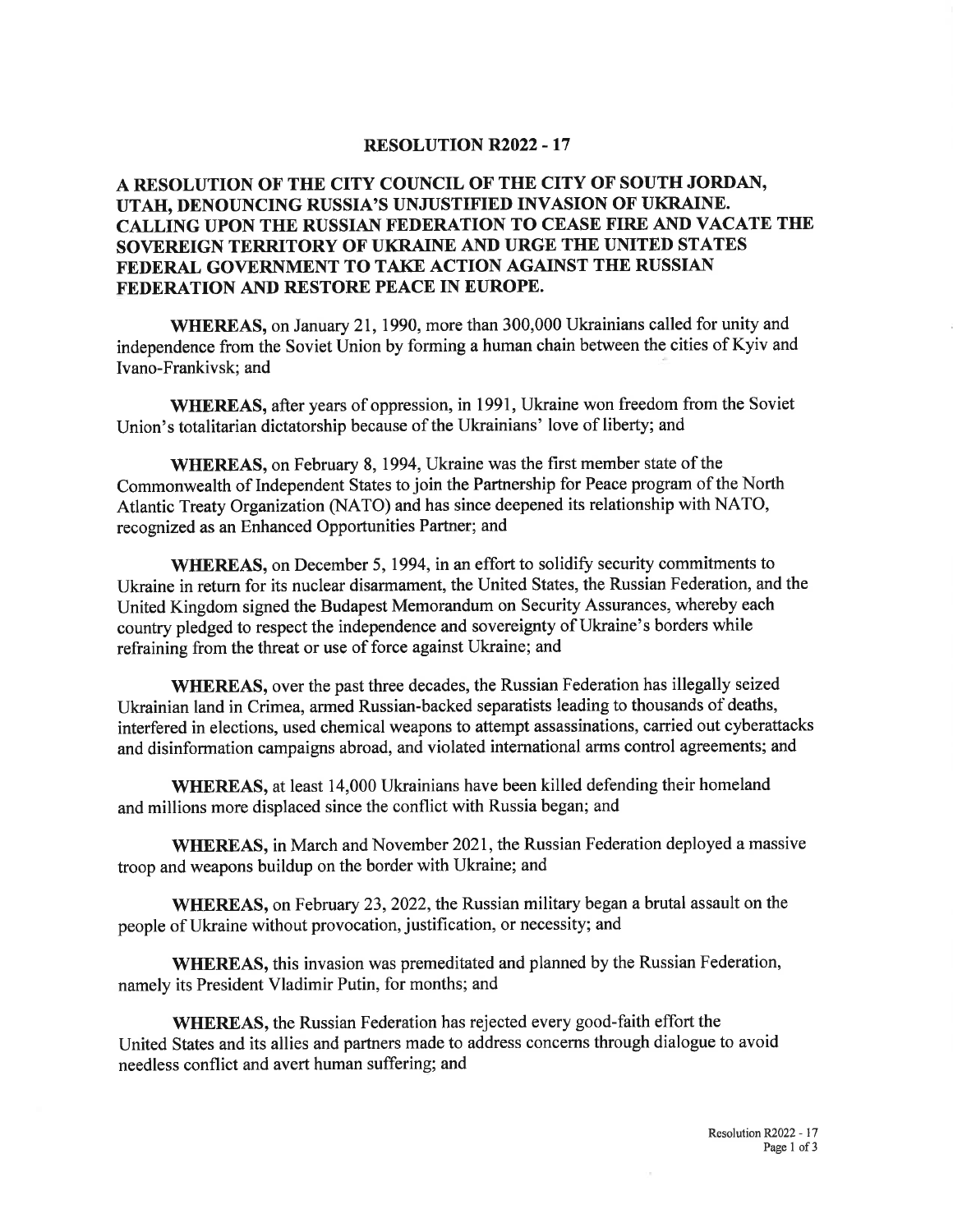WHEREAS, to attempt to justify its invasion, the Russian Federation has made outlandish and baseless claims about Ukraine without any evidence; and

WHEREAS, the Russian Federation has flagrantly violated international law in attempting to unilaterally create two new so-called republics on sovereign Ukrainian territory; and

WHEREAS, lasting peace and prosperity require respect for the sovereignty and territorial integrity of countries and respect for human rights.

NOW, THEREFORE, BE IT RESOLVED BY THE CITY COUNCIL OF THE CITY OF SOUTH JORDAN, UTAH: Commends the courage, resolve, and restraint shown by the Ukrainian people in their pursuit of sovereignty and democracy, and pays tribute to the many men and women who gave their lives in pursuit of a free and democratic Ukraine.

BE IT FURTHER RESOLVED: the Mayor and City Council with the City of South Jordan strongly denounce Russia's unprovoked and unjustified invasion of Ukraine and call upon the Russian Federation to immediately cease fire and vacate all areas of the sovereign territory of Ukraine.

BE IT FURTHER RESOLVED: that the Mayor and City Council with the City of South Jordan support and stand in solidarity with the people of Ukraine and Ukraine's fight to defend its sovereignty, territorial integrity, and the freedom of its citizens.

BE IT FURTHER RESOLVED: that the Mayor and City Council urge the United States federal government and its allies to take substantive action to punish the Russian Federation for its evil actions and restore peace in Europe.

BE IT FURTHER RESOLVED: that the Mayor and City Council urge the United States federal government and its allies to provide humanitarian relief to those suffering in Ukraine.

BE IT FURTHER RESOLVED: that the Mayor and City Council encourage unity among NATO allies and the broader transatlantic community to convey solidarity in response to Russia's unprovoked military aggression against Ukraine.

BE IT FURTHER RESOLVED: that the Mayor and City Council urge the United States federal government and its allies to take every appropriate action to be energy and mineral independent.